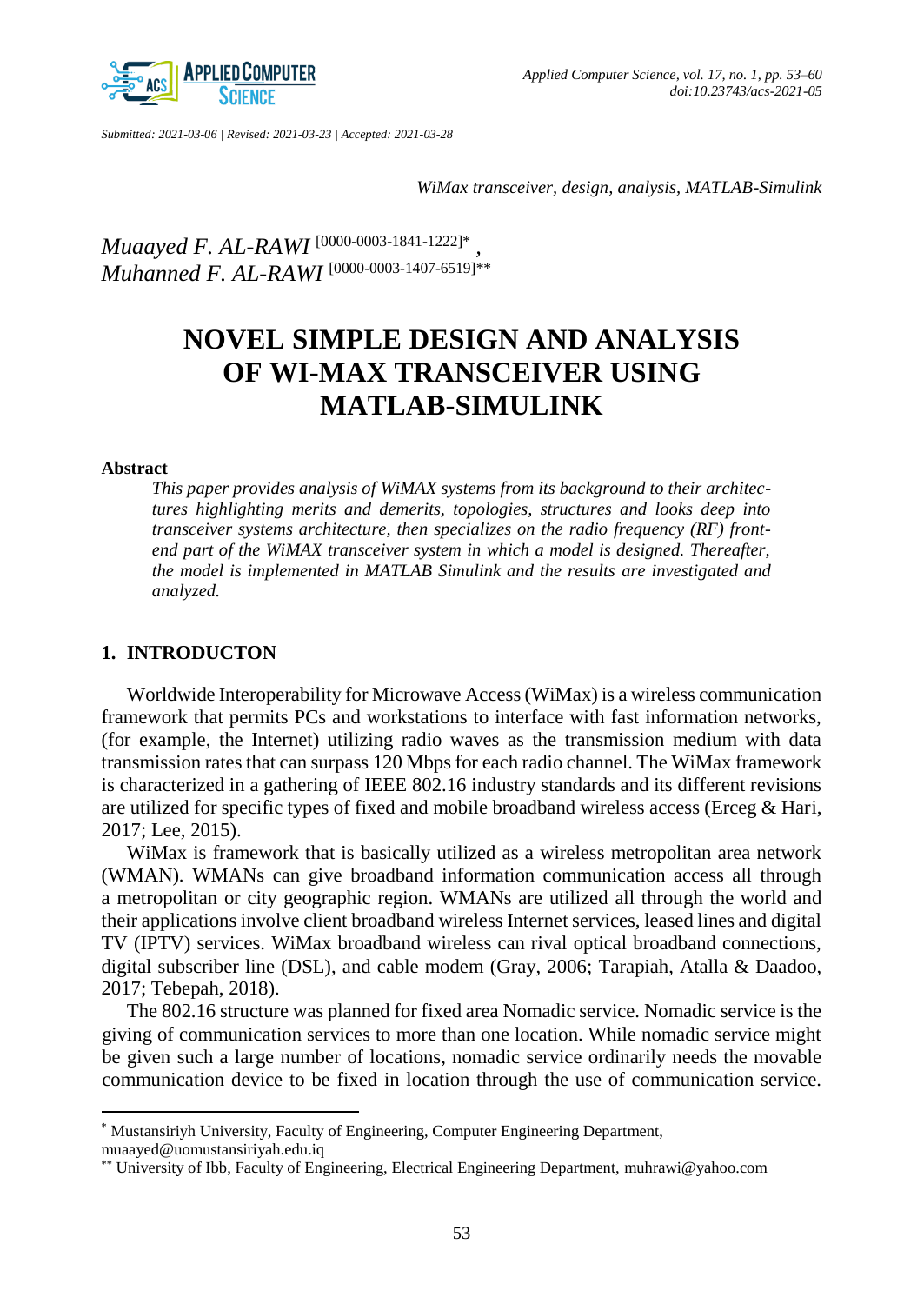For mobile service, the 802.16e was born. The 802.16e detail adds mobility management, extensible authentication protocol (EAP), handoff (call transfer), and power saving. WiMax has a few diverse physical radio transmission choices which permit WiMax framework to be sent in areas with various regulatory and frequency accessibility requirements. Several works on the topic of this paper can be found in literature (Erceg & Hari, 2017; Tembhekar, Thote & Zade, 2019).

# **1.1. Problem definition**

Wireless communication is one of the most quickly developing enterprises in the present society. Mobile phones, wireless email and other ongoing innovative creations have prompted the interest for wireless access any place one goes. The consequence of this interest produced Wi-Fi (wireless fidelity) "hotspots" in which institutions; similar to Mustansiriyah University, set ups a wireless network to be gotten to by students and staff while in the campus area. The speed and range restriction have prompted an interest for more up to date innovation to additional grow the wireless market, to be named WiMAX.

# **2. METHODOLOGY**

# **2.1. Design model**

The novel design of the low-intermediate frequency (IF) RF front-end WiMAX transceiver involves integration of various components to work as a unit. The overall implemented model for the transmitter and the receiver is shown in Fig. 1.



**Fig. 1. Novel design of the low-IF-front Wi-Max transceiver**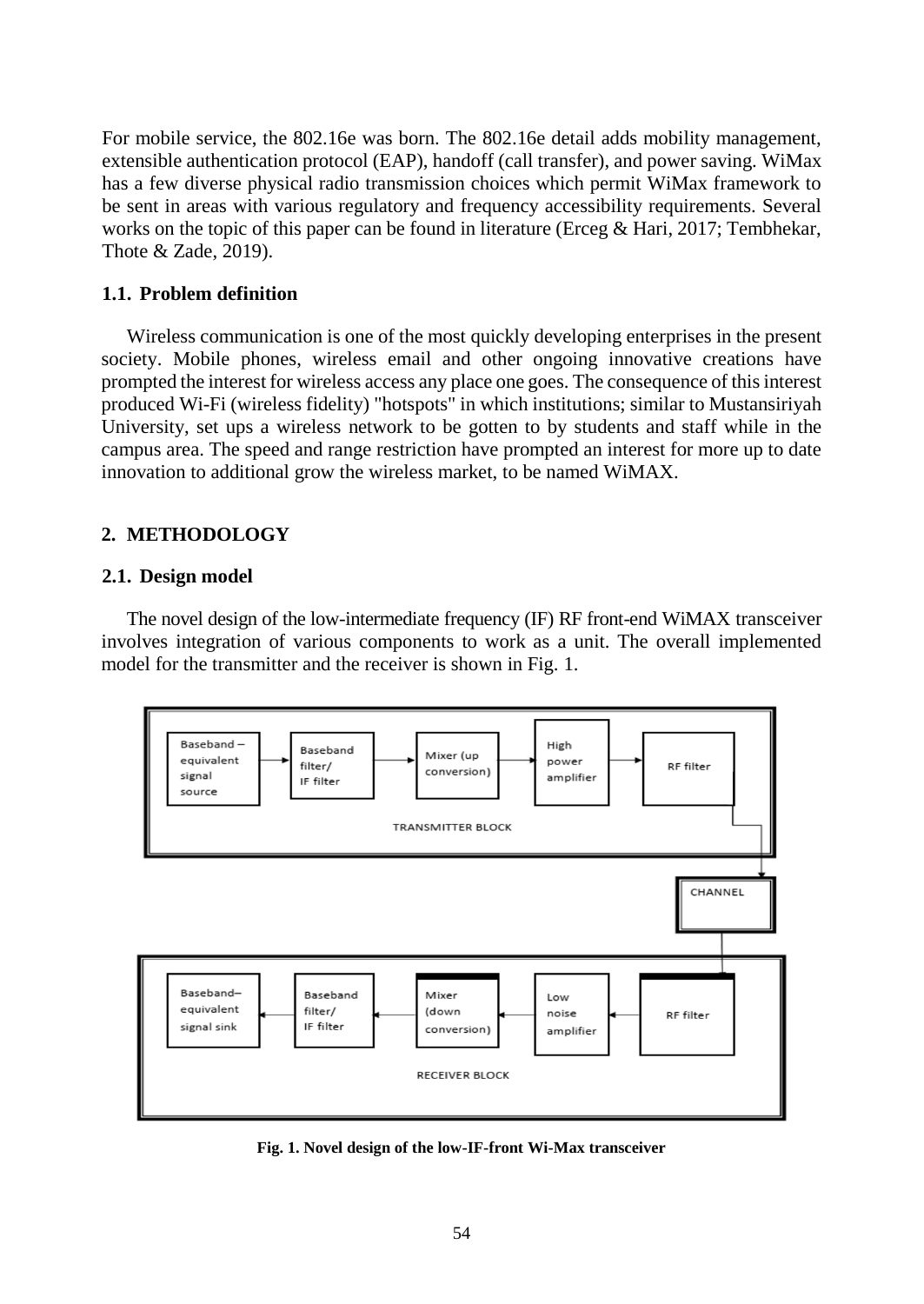# **2.2. Design description**

### **2.2.1. Baseband equivalent signal source**

The signal source in the model includes the following components:

- A random integer generator block, used as source of random data,
- A modulator and a pulse shaping filter that performs Quadrature Phase Shift Keying (QPSK) modulation and root raised cosine pulse shaping,
- An up converter block that multiplies the modulated signal by a carrier frequency.

The sample frequency is set at 8 MHz.

## **2.2.2. Baseband equivalent signal sink**

The signal sink in the model includes the following components:

- A down converter block that converts the signal from real passband to complex baseband,
- A root raised cosine pulse shaping filter that decimates back to one sample per symbol, and a QPSK demodulator block,
- Bit-Error-Rate (BER) calculation block.

The sample frequency is set at 8 MHz with a baseband bandwidth of 1 MHz.

# **2.2.3. IF filter**

There are two band pass IF filter blocks are utilized. The strategy solution is Butterworth of order 3. In the pass-band and monotonic in general, the magnitude response of a Butterworth filter is extremely flat. 1 MHz and 10 MHz are the lower pass-band edge frequency and upper pass-band edge frequency respectively.

# **2.2.4. Mixer**

A mixer can be described as a device with three ports that uses a nonlinear or timevarying element to convert frequency. Normally in a wireless communication systems all signal processing is done in baseband because it is easy to process low frequency signals. To be able to transmit through the wireless channel however the signal has to be brought to a higher frequency, which is done by modulation and up conversion in the transmitter, this effect has to be undone in the receiver which corresponds to demodulation and down conversion in the receiver (Muaayed F., 2020). Up and down conversions are done with mixers as follows:

#### **Up converter**

 $f_{IF} + f_{LO} = f_{RF}$ 

The local oscillator frequency  $(f_{L0})$  is set at 2.5 GHz, and  $f_{IF}$  at 10 MHz.

 $f_{RF} = (2500 - 10) \text{ MHz} = 2.51 \text{ GHz}$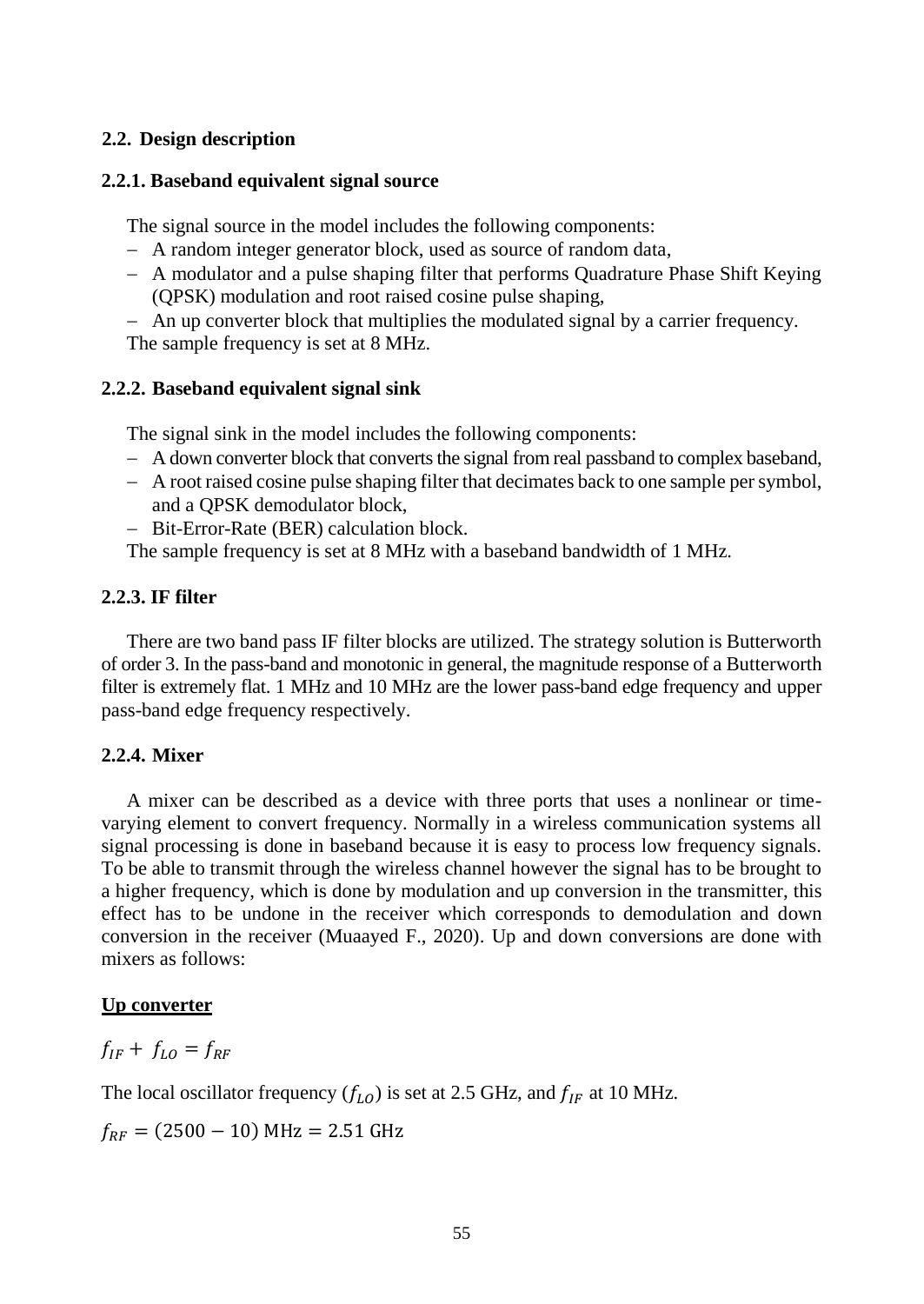#### **Down converter**

 $f_{RF} - f_{LO} = f_{IF}$ 

The  $f_{LO}$  is set at 1.8 GHz.

 $f_{IF}$  = (2510 – 1800) MHz = 710 GHz

This satisfies the Low-IF architecture theory in which the RF signal is translated to intermediate frequency closer to the baseband frequency.

### **2.2.5 RF filter**

Two band pass RF filter blocks are utilized. The design strategy is Butterworth of order 3. The magnitude response of a Butterworth filter is extremely flat in the pass band and monotonic overall. 2.4 GHz and 2.6 GHz are the lower pass band edge frequency and upper pass band edge frequency respectively.

### **2.2.6. High power amplifier (HPA) and Low noise amplifier (LNA)**

High-power amplifiers are principally utilized in transmitters and are planned to raise the signal's power level before sending it to the antenna. This power boost is important for the receiver to achieve the optimal signal-to-noise ratio, and it will not be detectable without the received signals.

Low Noise Amplifier (LNA) is the first amplifier in the RF receiver frontend; typically it is the first or second component after the antenna. It is intended to increase the power of the signal received, which is normally very small (could be as weak as –200 dBm. LNAs are designed to add as little noise as possible, such that the signal to noise ratio (SNR) stays above the minimum required SNR of the receiver. The SNR is defined as the ratio between the wanted signal and the noise and is usually specified in dBs. Every receiver has a minimum SNR at its input, if the SNR drops below this value, the error in the received signal will be high (Al-Rawi, 2020; Al-Rawi, Abboud & Al-Awad, 2020).

The HPA gain is set at 200 and The LNA gain is set at 120.

# **2.2.7. Channel**

An Additive White Gaussian Noise (AWGN) Channel block set to signal-to-noise (Eb/No) mode. It specifies two bits per symbol because the modulation format is QPSK. The signal power is  $1/(2.8)$  watts. This is because the original signal power at the modulator is one watt. The signal samples by factor eight by utilizing the root-raised cosine filter up, and then the power decreases by this factor. The real portion of the signal will be taken by the output of frequency up conversion block, thereby decreasing the power again, this time by a factor of two.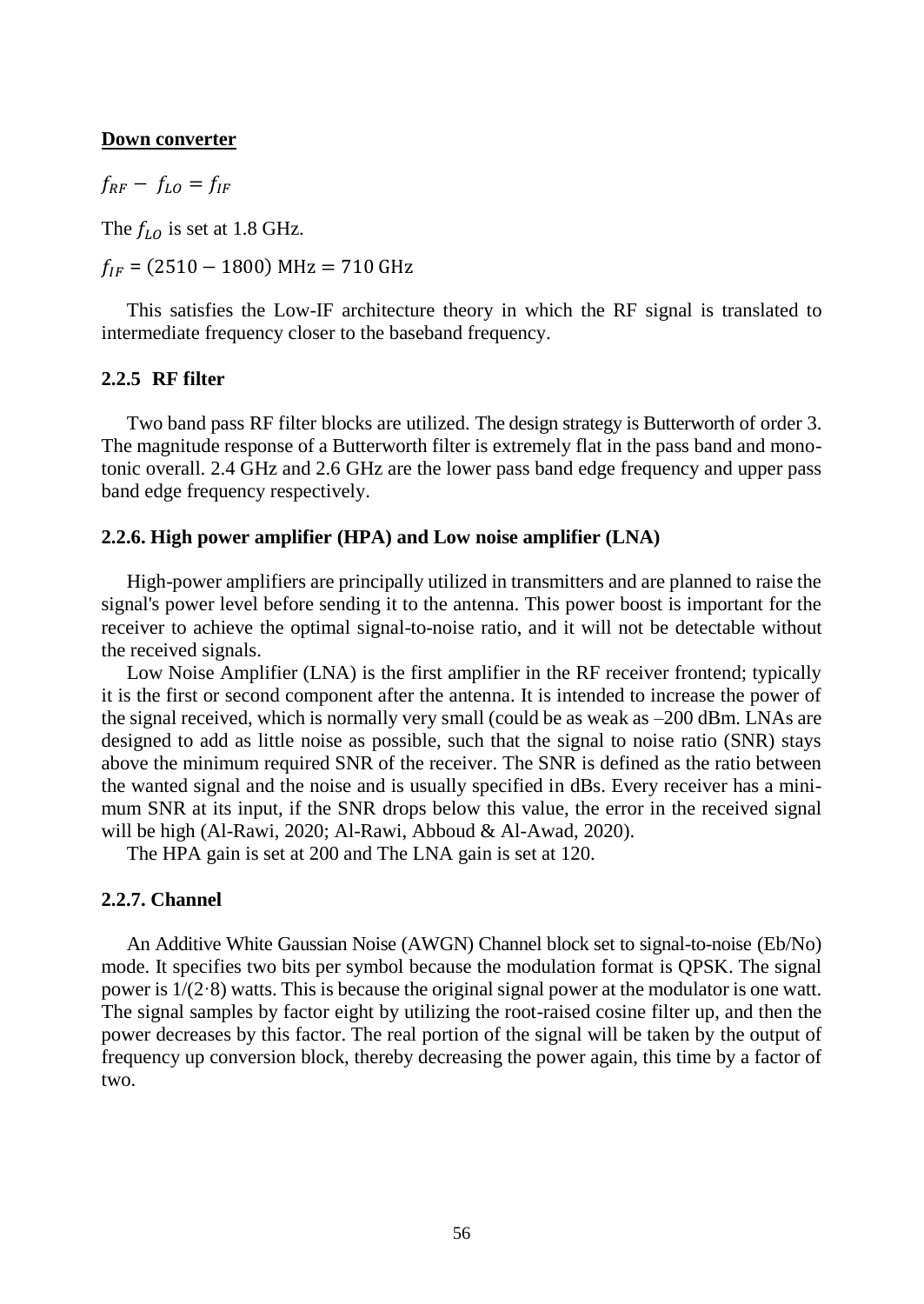# **3. RESULTS AND DISCUSSION**

MATLAB Simulink simulates the model in Fig. 2, and the parameters of its components are seen in Tab. 1.



**Fig. 2. Simulated model Low-IF-RF front end Wi-Max transceiver**

| <b>Parameters</b> | RF<br><b>Filter</b> | IF<br><b>Filter</b> | <b>HPA</b> | <b>LNA</b> | <b>Mixer</b> | <b>Power</b><br><b>Amplifier</b> | <b>Channel</b> |
|-------------------|---------------------|---------------------|------------|------------|--------------|----------------------------------|----------------|
| $IIP2$ (dBm)      |                     |                     |            |            |              |                                  |                |
| $HP3$ (dBm)       |                     |                     |            |            |              |                                  |                |
| NF(dB)            |                     |                     |            |            |              |                                  |                |
| Gain (dB)         | -1                  |                     | 200        | 120        |              | 100                              |                |
| Order             | 2                   |                     |            |            |              |                                  |                |

|  |  | Tab. 1. Parameters configurations |
|--|--|-----------------------------------|
|--|--|-----------------------------------|



**Fig. 3. Spectrum of Signals generated and received**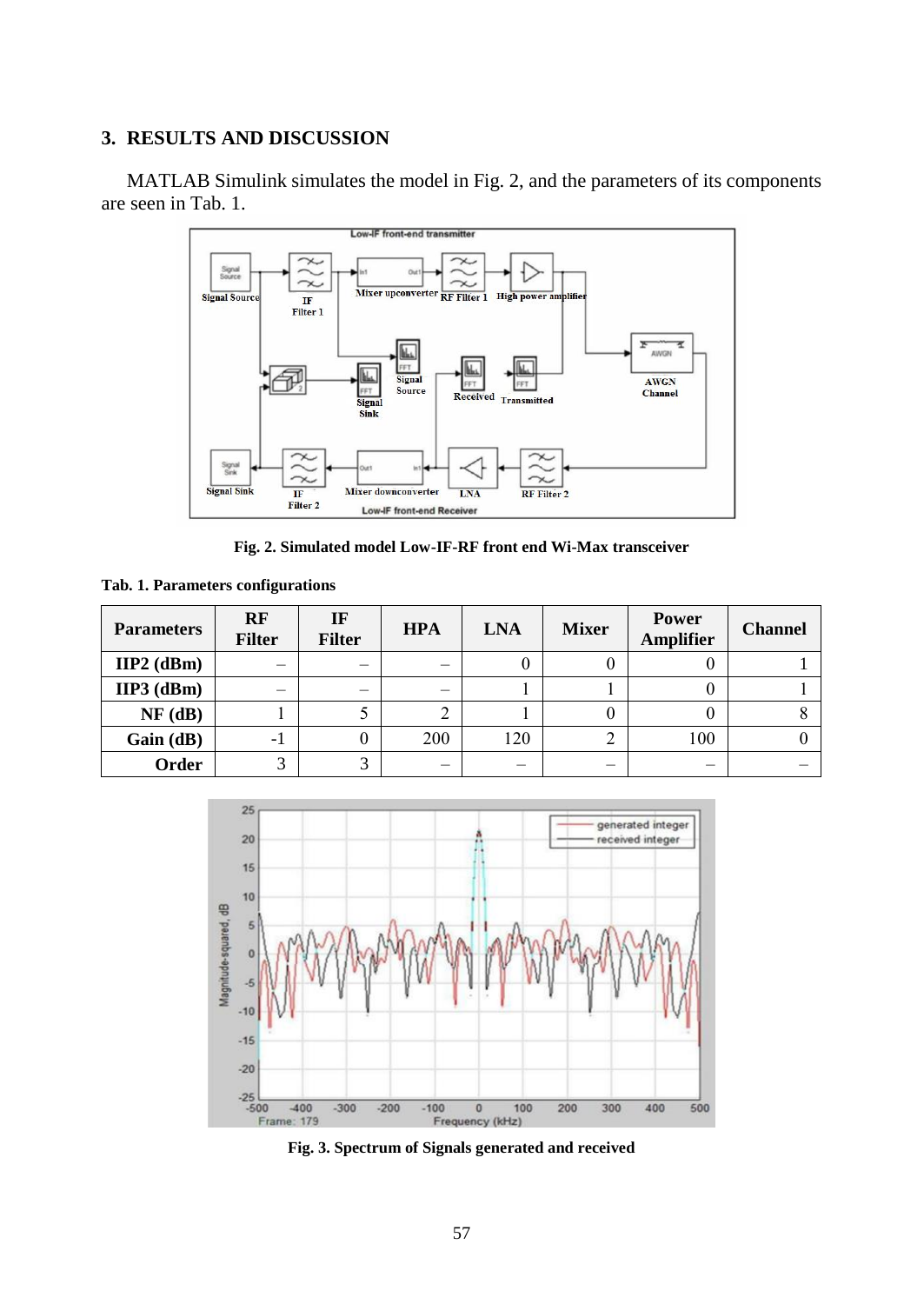A random integer signal of about twenty KHz is generated and received as appeared in Fig. 3. A modulator and a pulse shaping filter that achieves QPSK modulation and root raised cosine pulse shaping are passed through the generated signal, as shown in Fig. 4.



**Fig. 4. Modulated QPSK signals transmitted and received**

It is generated a base–band equivalent frequency signal (two to three) MHz with a one MHz bandwidth. As shown in Fig. 5, after being passed through the Low-IF RF front-end topology framework, this signal is transmitted and received.



**Fig. 5. Transmitted and received spectrum of base-band signals**

The transmitted signal constellation is shown in Fig. 6, while the constellation of the signal received is shown in Fig. 7. The nonlinearity in the amplifiers and mixers caused the signal constellation to be spread. A nearly perfect 90° phase shift between the I and Q (In-Phase/Quadrature) paths is responsible for the limited bandwidth of the baseband signal. The BER is 0.5 because of the framework's relatively low noise figure (NF). Excessive noise in the device may have caused the signal to be overcome by noise, rendering the signal unrecoverable.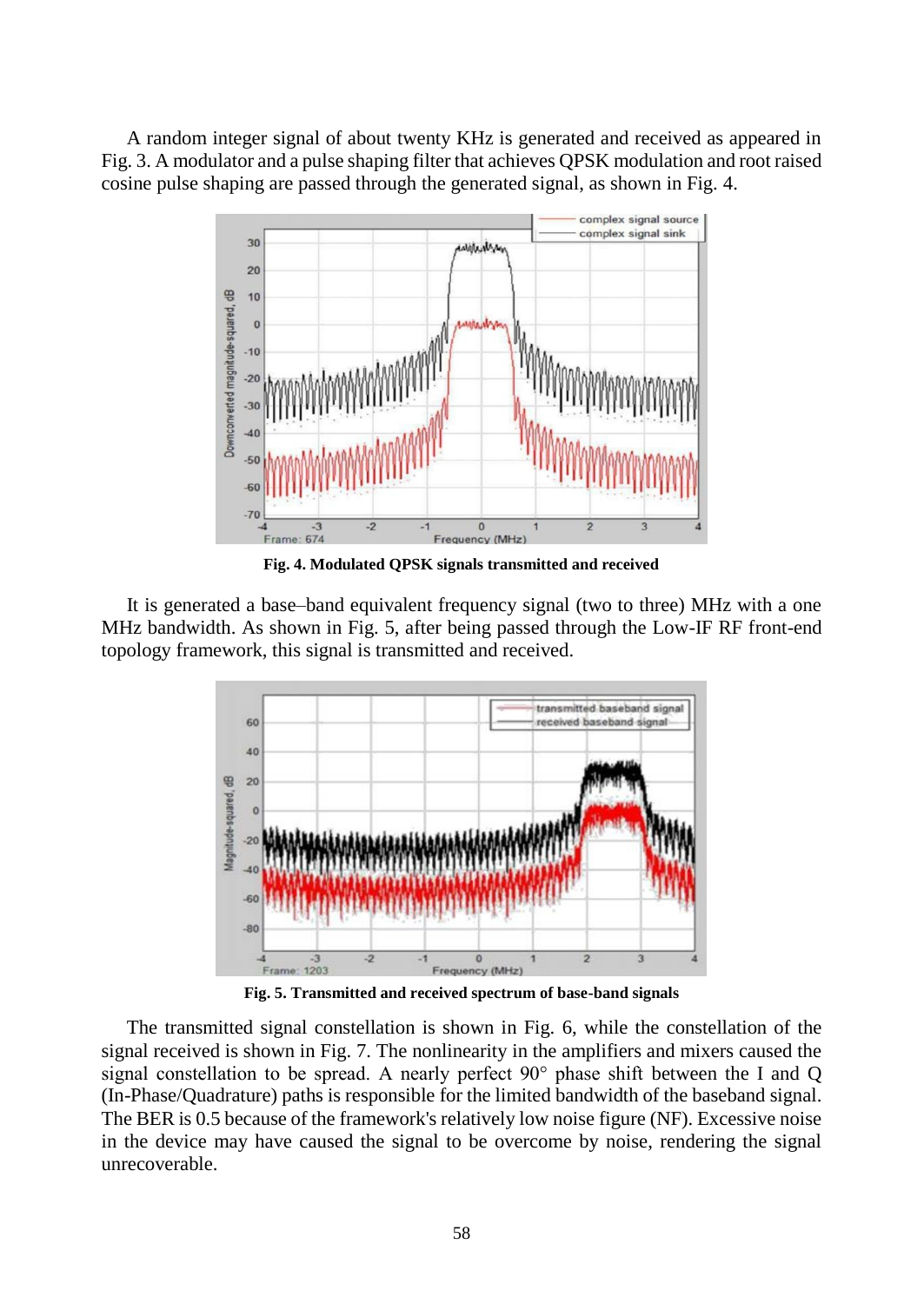

**Fig. 6. The constellation Transmitted**



**Fig. 7. The Constellation Received**

### **4. CONCLUSION**

The WiMAX technology can easily be inferred to be an innovative technology that is poised to revolutionize the world. A novel simple analysis and design methodology for a Low-IF RF front-end WiMAX transceiver was demonstrated in this paper. Using MATLAB Simulink, the model was implemented and successfully examined.

#### **REFERENCES**

- Al-Rawi, M. F. (2020). Conventional energy efficient routing protocols in wireless sensor networks. *Applied Computer Science, 16*(3), 80–87. http://dx.doi.org/10.23743/acs-2020-23
- Al-Rawi, M. F., Abboud, I. K., & Al-Awad, N. A. (2020). Performance analysis and evaluation of massive MIMO system. *Applied Computer Science, 16*(2), 112–119. http://dx.doi.org/10.23743/acs-2020-16
- Erceg, V., [& Hari,](https://www.researchgate.net/profile/Kvs-Hari) K. (2017). Channel Models for Broadband Fixed Wireless Systems. *IEEE, 802.16.3c-2000/47.* https://www.ieee802.org/16